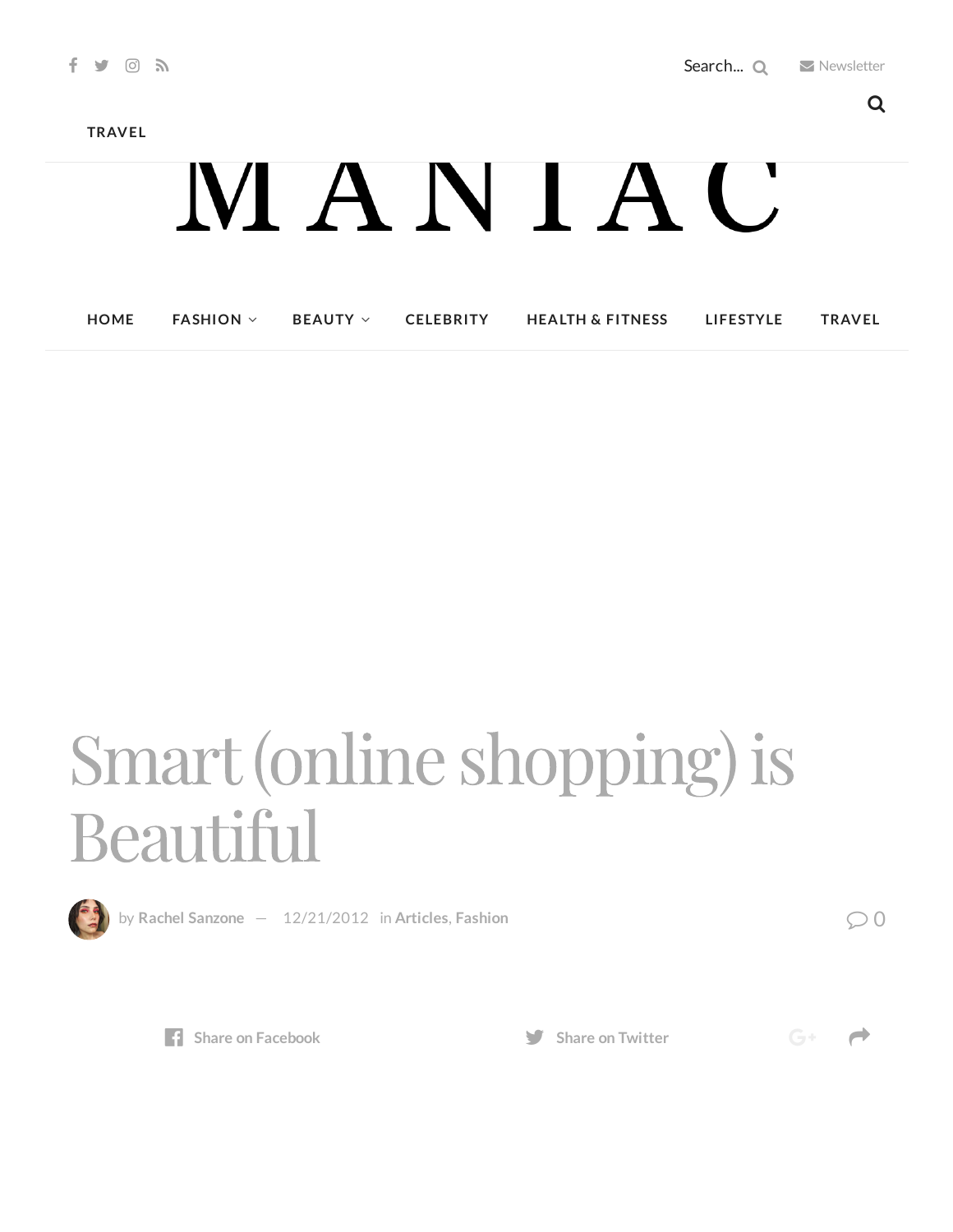**[TRAVEL](http://maniacmagazine.com/life/travel/)**



For any accomplished online shopper, [Amazon](http://www.amazon.com/) is a staple. It's a place where you can find your favorite discontinued mascara, discounted home accessories and even that perfect gifts for the impossible to shop for person in your life. It's the Mecca for shopaholics – or at least those who prefer to shop at 11 p.m. in their sweats, drinking a glass of wine.

And let's face it: the only thing better than ordering an amazing designer dress online is receiving it the next day. Amazon, smarties that they are, finally realized that there was a huge market for those who wished to shop designer on their site – thus, the e-commerce moguls recently added designer fashions to their wares. Names such as Vivienne Westwood, Tracy Reese, Rebecca Minkoff, Catherine Malandrino, 7 for All Mankind and **McGinn** are all part of this exciting new venture. And the campaign doesn't disappoint, either. It features Maniac favorite (and Victoria's Secret Angel) Chanel Iman looking flawless with a Barbie-esque hairstyle, a girlie-retro dress and the catchphrase "Smart is Beautiful."

Q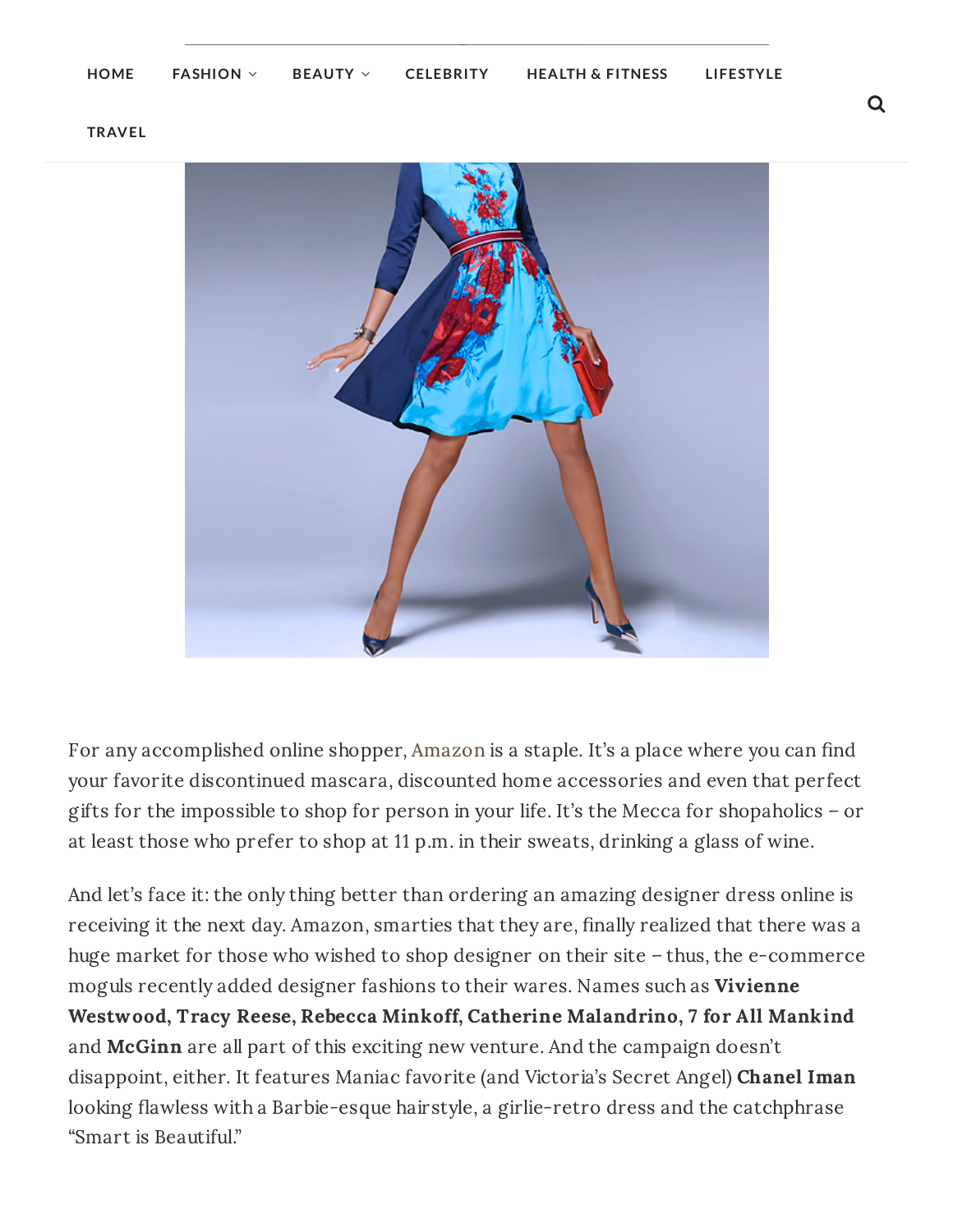| <b>HOME</b>          | <b>FASHION V</b><br><b>BEAUTY V</b>      |                     | <b>CELEBRITY</b>  | <b>HEALTH &amp; FITNESS</b>                                         | LIFESTYLE                                                                                   |   |
|----------------------|------------------------------------------|---------------------|-------------------|---------------------------------------------------------------------|---------------------------------------------------------------------------------------------|---|
| <b>TRAVEL</b>        |                                          |                     |                   |                                                                     |                                                                                             |   |
| By Rachel Sanzone    |                                          |                     |                   |                                                                     |                                                                                             |   |
| Tags: Amazon         | Chanel Iman Fashion                      |                     | Rachel Sanzone    |                                                                     |                                                                                             |   |
| <b>Previous Post</b> |                                          |                     | <b>Next Post</b>  |                                                                     |                                                                                             |   |
|                      | <b>Sensational Sand Sculptures</b>       |                     |                   | The No Doubt Comeback                                               |                                                                                             |   |
|                      |                                          |                     |                   |                                                                     |                                                                                             |   |
|                      | <b>Rachel Sanzone</b>                    |                     |                   |                                                                     |                                                                                             |   |
|                      |                                          |                     |                   | that perfect shade of lipstick and eyelashes as big as your dreams. | I believe when you're pretty on the inside, you're pretty on the outside but you can't beat |   |
|                      | $\mathbf Q$                              | ම<br>in $\odot$     |                   |                                                                     |                                                                                             |   |
|                      |                                          |                     |                   |                                                                     |                                                                                             |   |
|                      |                                          |                     |                   |                                                                     |                                                                                             |   |
|                      |                                          |                     | <b>SEARCH</b>     |                                                                     |                                                                                             |   |
| Search               |                                          |                     |                   |                                                                     |                                                                                             | Q |
|                      |                                          |                     |                   |                                                                     |                                                                                             |   |
|                      |                                          |                     |                   |                                                                     |                                                                                             |   |
|                      |                                          |                     |                   |                                                                     |                                                                                             |   |
|                      | Go to the Customizer > JNews: Social, Li |                     | O MANIAC MAGAZINE |                                                                     | ing, to connect your Instagram account.                                                     |   |
|                      |                                          |                     |                   |                                                                     |                                                                                             |   |
| f                    | <b>FACEBOOK</b>                          | <b>TWITTER</b><br>y | ⊙                 | <b>INSTAGRAM</b>                                                    | <b>RSS</b><br>$\mathcal{L}$                                                                 |   |
|                      |                                          |                     |                   |                                                                     |                                                                                             |   |